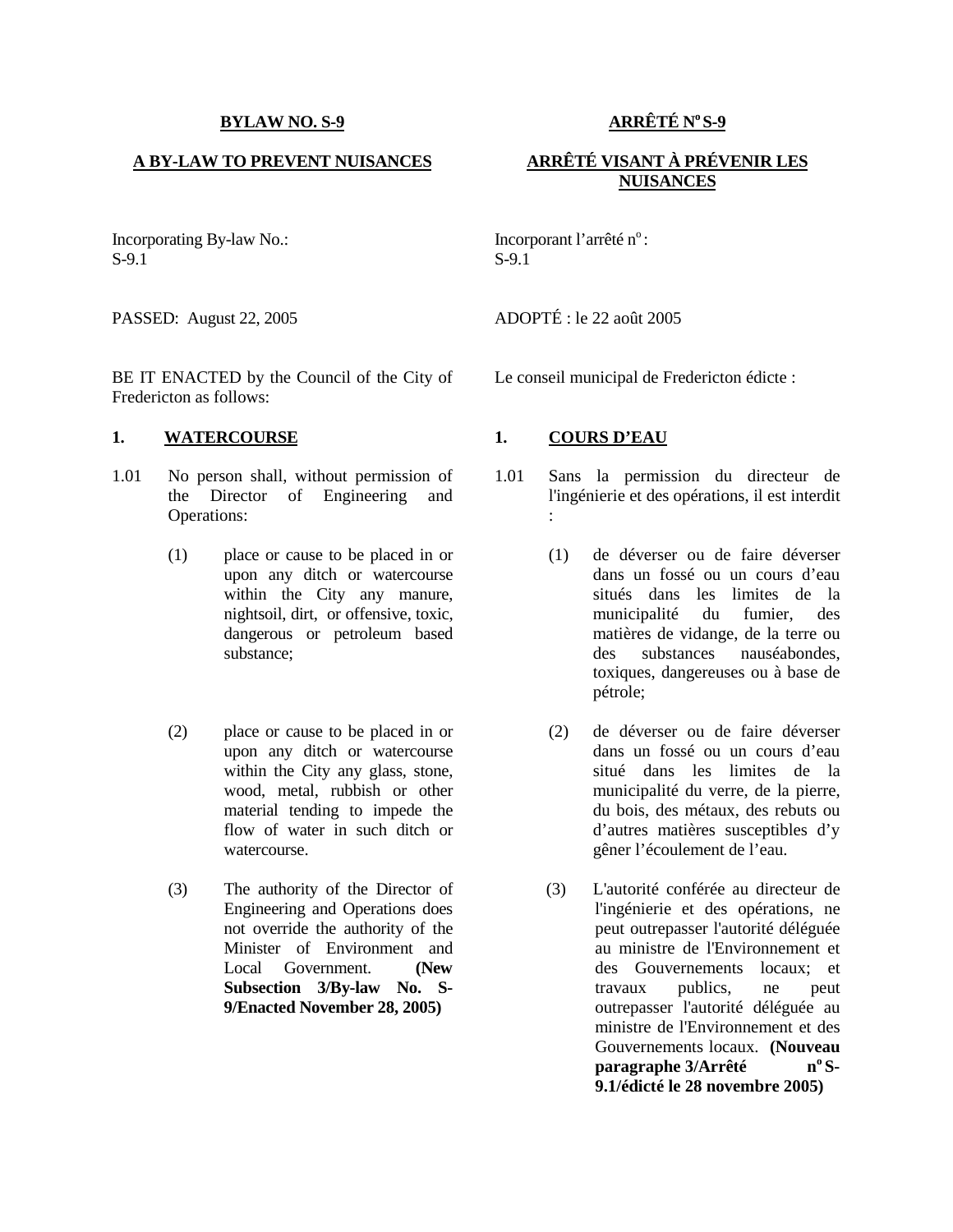1.02 The Director of Engineering and Operations or any police officer of the City may require any person who has violated the provisions of section 1.01 to remove anything placed or caused to be placed as aforesaid. In the case of their neglect or refusal to comply with such order or if the person committing such violation cannot be found, the Director of Engineering and Operations may forthwith remove or destroy such thing or sell the same as he deems advisable. Any revenue gained from the sale of such object is to be deposited into the City's General Revenue. The expense of such removal or destruction shall be paid by such person in addition to any fine herein provided.

- 2.01 In this By-law, "Public Place" means any 2.01 highway, parkland, public bridge, road, lane, footway, square, court, alley or passage, whether a thoroughfare or not; parking lot, school yard, mall, place of congregation, picnic site, beach, winter road across ice or place when any part thereof is used by the general public for the passage or parking of vehicles, and includes any open space that is owned by the City of Fredericton to which the public have or are permitted to have access, whether on payment or otherwise. **(New Subsection 1 and Remaining Renumbered/ By-law No. S- 9.1/Enacted November 28, 2005)**
- 2.02 No person shall knock on a door or ring a 2.02 door bell of a residence within the City for the purpose of annoying any person in such residence.
- 2.03 (1) No person shall either directly or 2.03 indirectly demand or invoke the

Le directeur de l'ingénierie et des opérations, ou un policier municipal peut obliger une personne ayant contrevenu au sous-article 1.01 d'enlever du fossé ou du cours d'eau tout ce qu'elle y a déversé ou fait déverser ainsi. En cas de négligence ou de refus d'obtempérer ou si la personne coupable de l'infraction ne peut être trouvée, le directeur de l'ingénierie et des opérations peut immédiatement enlever ou détruire les matières déversées ou les vendre, selon qu'il le juge souhaitable. Le produit de la vente de ces matières doit être déposé dans le Fonds des recettes générales de la municipalité. L'enlèvement ou la destruction des matières est à la charge de la personne coupable de l'infraction et s'ajoute à l'amende ci-prévue.

## **2. GENERAL 2. DISPOSITIONS GÉNÉRALES**

- La définition suivante s'applique au présent arrêté : « lieu public » désigne tout parc, autoroute, pont public, chemin, allée, passerelle, place, impasse, ruelle ou passage, qu'il s'agisse d'une route à priorité ou autre; et tout parc de stationnement, cour d'école, centre commercial, lieu de rassemblement, terrain de pique-nique, plage, route hivernale sur glace ou traversant une certaine étendue, lorsqu'une partie de ladite route est utilisée par le grand public pour la circulation ou le stationnement de véhicules, y compris les espaces ouverts appartenant à la Ville de Fredericton auxquels il est permis au public d'accéder, moyennant le paiement de droits d'entrée ou autrement. **(Nouveau paragraphe 1/suivants renumérotés/Arrêté n<sup>o</sup> S-9.1/édicté le 28 novembre 2005)**
- 2.02 Il est interdit de frapper à la porte ou d'actionner la sonnerie d'une résidence dans les limites de la municipalité dans le seul but d'importuner les personnes qui s'y trouvent.
- 2.03 (1) Il interdit de demander même indirectement – l'intervention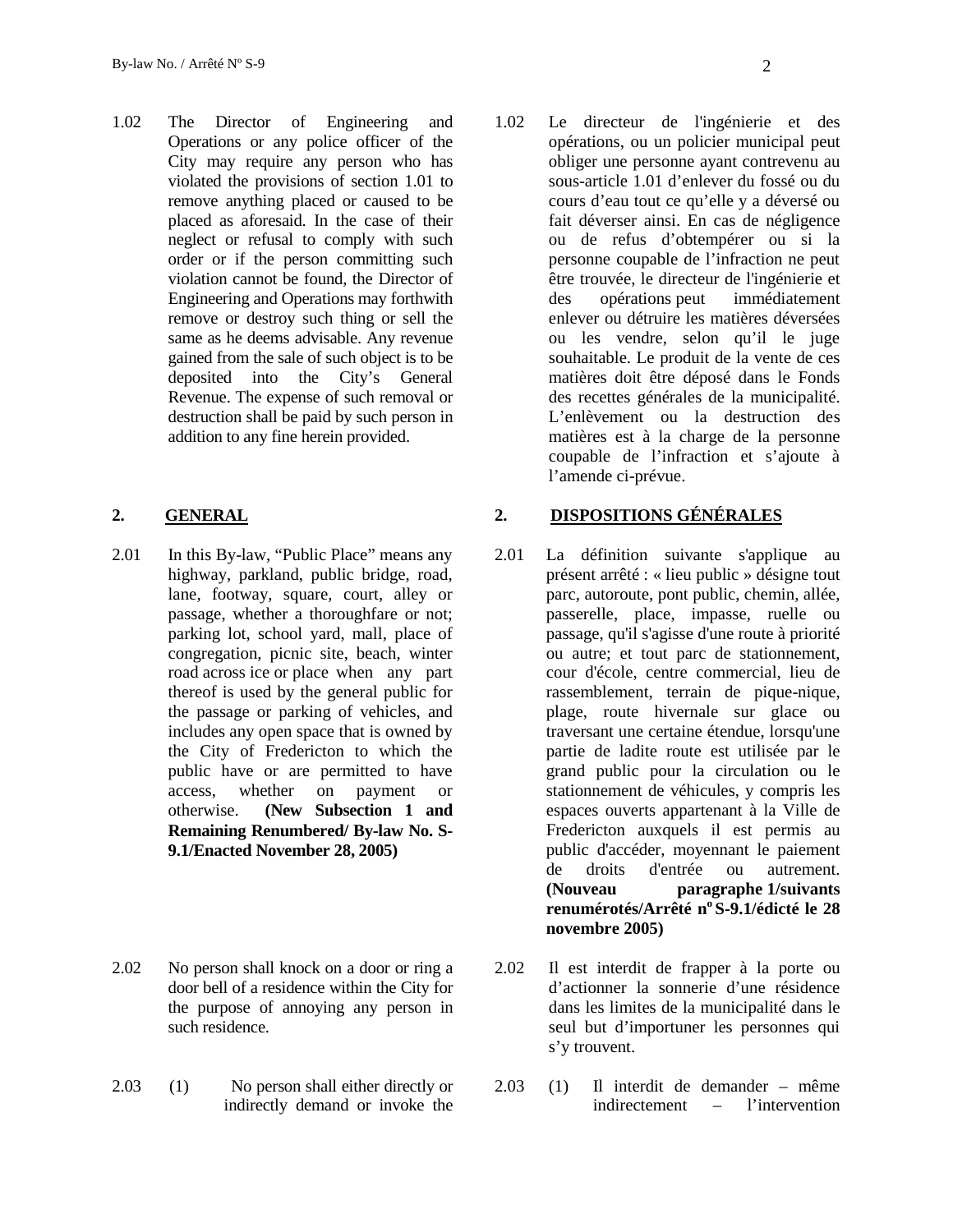official services of any policeman or other officer of the City where no reasonable cause exists for so doing.

- (2) No person shall stand in a group or crowd on a street within the City after having been requested by a police officer to disperse or move along such street.
- 2.04 No person shall throw a stone, snowball or 2.04 other missile on, or into any street, or at any building or structure public or private including but not limited to statues and fountains.
- 2.05 No person shall coast or slide on a sled, toboggan, wagon, skateboard or other device on a street in the City.
- 2.06 No person shall skate, or play any game of 2.06 ball, hockey or other game on any street in the City.
- 2.07 No person shall participate in a fight or other similar physical confrontation in any public place or any place to which the public reasonably has access. **(Subsection (7) Repealed and Replaced/By-law No. S-9.1/Enacted November 28, 2005)**

## **3. PENALTIES 3. PEINES**

- 3.01 Every person who violates any provision of this by-law is guilty of an offence.
- 3.02 Every person charged with an offence, other than an offence pursuant to subsection 2.07 hereof, may, on or before the date a charge pertaining to the offence has been laid in Provincial Court, make a voluntary payment of fifty dollars (\$50.00) to the City of Fredericton as follows:

officielle d'un policier ou de tout autre agent de la municipalité sans motif valable.

- (2 ) Il est interdit de demeurer dans un groupe ou une foule dans une rue de la municipalité après qu'un policier ait donné l'ordre de se disperser ou de circuler.
- Il est interdit de lancer une pierre, une boule de neige ou tout autre projectile dans une rue ou contre une construction ou un bâtiment, public ou privé, notamment une statue ou une fontaine.
- 2.05 Il est interdit de glisser ou de rouler au débrayé, selon le cas, en luge, toboggan, voiturette, planche à roulettes ou autre appareil dans une rue de la municipalité.
- Il est interdit de patiner ou de jouer à la balle, au hockey ou à tout autre jeu dans les rues de la municipalité.
- Il est interdit à quiconque de participer à une lutte ou toute autre confrontation physique similaire dans un lieu public ou tout lieu auquel le public a raisonnablement accès. **(Paragraphe 7 abrogé et remplacé/Arrêté n<sup>o</sup> S- 9.1/édicté le 28 novembre 2005)**

- Quiconque contrevient à une disposition quelconque du présent arrêté commet une infraction.
- 3.02 Toute personne accusée d'une infraction au présent arrêté peut, au plus tard à la date du dépôt de l'accusation relative à l'infraction en Cour provinciale, effectuer un paiement volontaire de cinquante dollars à la municipalité, la contravention ou le numéro de la contravention étant alors remis à la municipalité et le paiement étant réputé un paiement intégral. Le paiement se fait :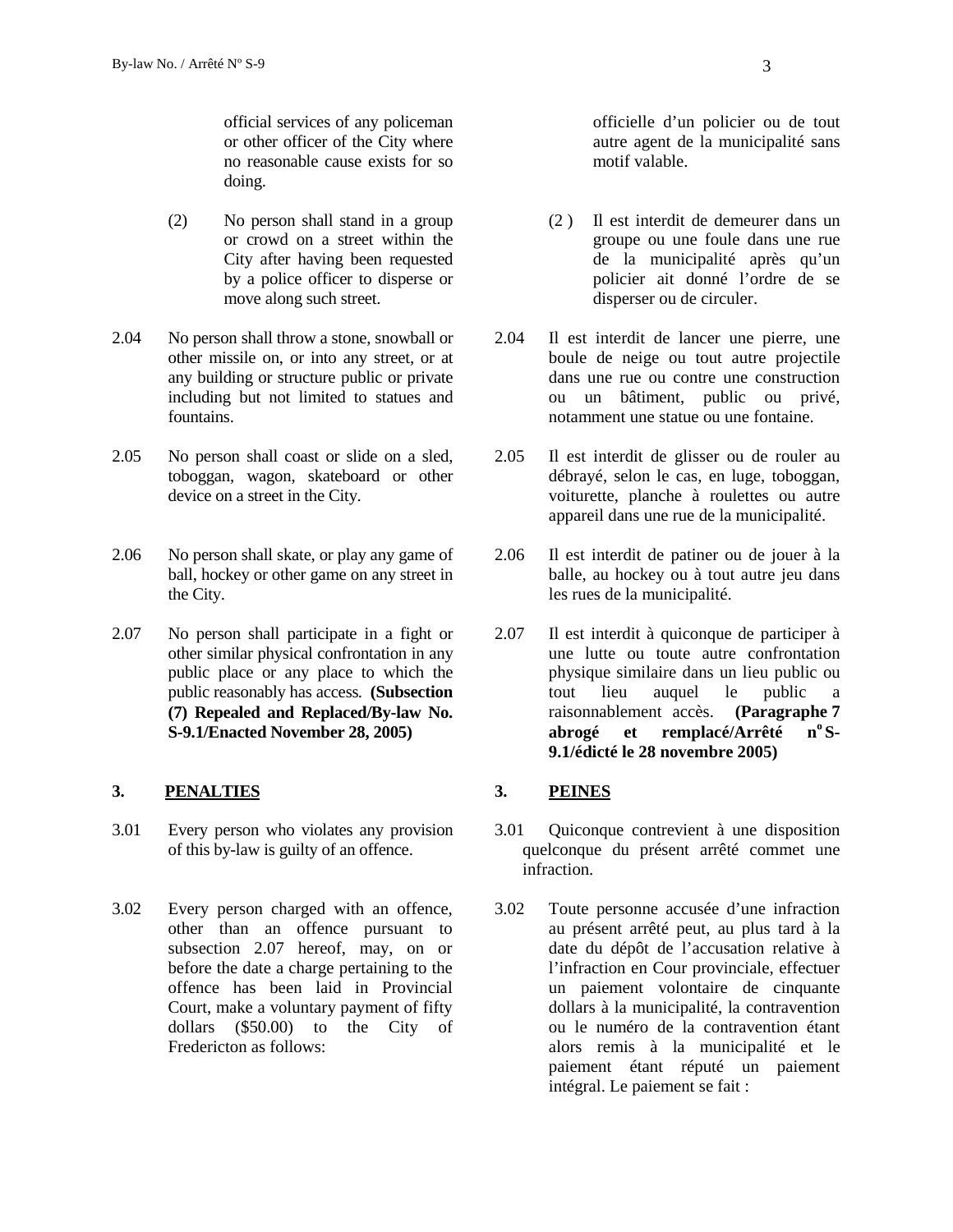(1) in person at the Cash Payments Counter, City Hall, 397 Queen Street, Fredericton, in cash or by cheque or money order made payable to the City of Fredericton;

or

- (2) by mail to: City of Fredericton, 397 Queen Street, Fredericton, N.B., E3B 1B5, "Attention Cash Payments Counter", by cheque or money order only, payable to the City of Fredericton; at which time the ticket or ticket number shall be surrendered to the City of Fredericton and such payment shall be deemed payment in full. **(Subsection (2) Repealed and Replaced/By-law No. S- 9.1/Enacted November 28, 2005) (Mailing Address Change/By-law No. A- 17/Enacted April 25, 2016)**
- 3.03 If the voluntary payment set out in section 3.02 has not been received on or before the date a charge pertaining to the offence has been laid in Provincial Court, the person charged with the offence may make a voluntary payment of seventy-five dollars (\$75.00) as follows:
	- (1) in person at the Cash Payments Counter, City Hall, 397 Queen Street, Fredericton, in cash or by cheque or money order made payable to the City of Fredericton;

or

(2) by mail to: City of Fredericton, 397 Queen Street, Fredericton, N.B., E3B 1B5, "Attention Cash Payments Counter", by cheque or money order only, payable to the City of Fredericton; at which

- (1) ou bien en personne au comptoir de perception, Hôtel de ville, 397, rue Queen, Fredericton, en espèces ou par chèque ou mandat établi à l'ordre de The City of Fredericton;
- (2) ou bien par la poste : The City of Fredericton, Comptoir de perception, 397 rue Queen, Fredericton, N.-B., E3B 1B4, le chèque ou le mandat étant établi à l'ordre de The City of Fredericton. **(Paragraphe 2 abrogé et remplacé/Arrêté n<sup>o</sup> S-9.1/édicté le 28 novembre 2005) (Change d'address postale/Arrêté n<sup>o</sup> A- 17/édicté le 25 avril 2016)**

- Si le paiement volontaire prévu à l'article 3.02, n'a pas été reçu au plus tard à la date du dépôt de l'accusation relative à l'infraction en Cour provinciale, la personne accusée de l'infraction peut effectuer un paiement volontaire de soixante-quinze dollars (75 \$) comme suit :
	- (1) en personne au comptoir de perception, à l'hôtel de ville, 397, rue Queen, Fredericton; en espèces ou par chèque ou mandat établi à l'ordre de la Ville de Fredericton;
	- (3) par courrier à l'adresse suivante : Ville de Fredericton, 397 Queen Street, Fredericton (N.-B.), E3B 1B5, « à l'attention du comptoir de perception », par chèque ou mandat seulement, établi à l'ordre de la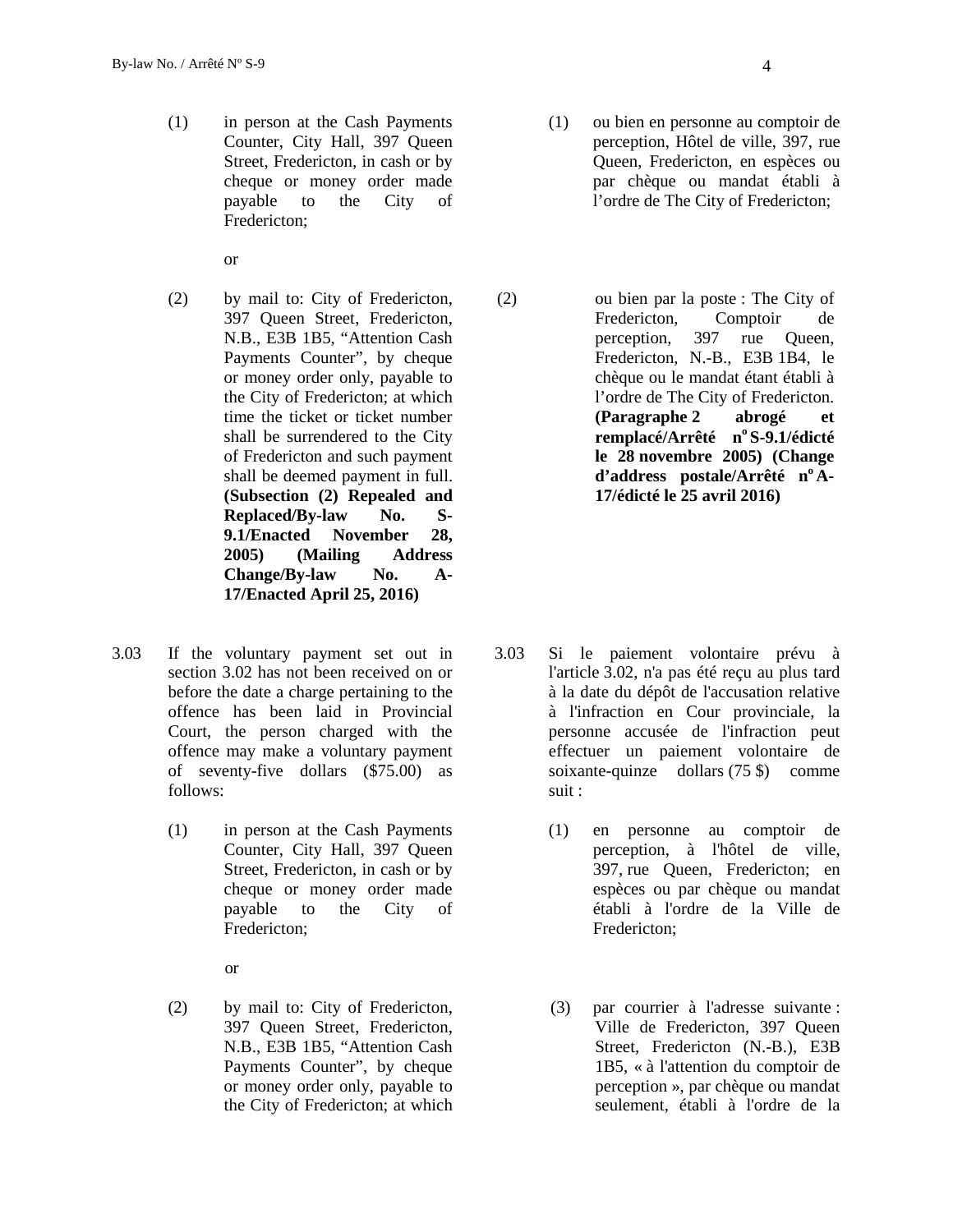time the ticket or ticket number shall be surrendered to the City of Fredericton and such payment shall be deemed payment in full; **(Subsection (3) Repealed and Replaced/By-law No. S- 9.1/Enacted November 28, 2005)**

- 3.04 If the voluntary payments set out in sections 3.02 and 3.03 above have not been received on or before the hearing scheduled for entering of a plea before the Provincial Court, the person charged with the offence is liable on summary conviction to a fine of not less than one hundred dollars (\$100.00) and not more than two hundred dollars (\$200.00).
- 3.05 Every person charged with an offence under section 2.07 of this by-law may, on or before the date a charge pertaining to the offence has been laid in Provincial Court, make a voluntary payment of two hundred fifty dollars (\$250.00) to the City of Fredericton as follows:
	- (1) in person at the Cash Payments Counter, City Hall, 397 Queen Street, Fredericton, in cash or by cheque or money order made payable to the City of Fredericton;
		- or
	- (2) by mail to: City of Fredericton, 397 Queen Street, Fredericton, N.B., E3B 1B5, "Attention Cash Payments Counter", by cheque or money order only, payable to the City of Fredericton; at which time the ticket or ticket number shall be surrendered to the City of Fredericton and such payment shall be deemed payment in full. **(New Subsection 5/By-law No. S-9.1/Enacted November 28, 2005) (Mailing Address Change/By-law No. A-**

Ville de Fredericton; auquel moment la contravention ou le numéro de contravention sera déposé à la Ville de Fredericton et le paiement réputé avoir été versé au complet. **(Paragraphe 3 abrogé et remplacé/Arrêté n<sup>o</sup> S- 9.1/édicté le 28 novembre 2005)**

- Si les paiements volontaires prévus aux sous-articles 3.02 et 3.03 n'ont pas été reçus au plus tard à la date de l'audience prévue pour l'inscription d'un plaidoyer en Cour provinciale, la personne accusée de l'infraction est passible, sur déclaration de culpabilité par procédure sommaire, d'une amende de cent à deux cents dollars.
- 3.05 Quiconque est accusé d'une infraction à l'encontre des dispositions de l'article 2.07 du présent arrêté peut, au plus tard à la date du dépôt de l'accusation relative à l'infraction en Cour provinciale, effectuer un paiement volontaire de deux cent cinquante dollars (250 \$) à la Ville de Fredericton comme suit :
	- (1) en personne au comptoir de perception, à l'hôtel de ville, 397, rue Queen, Fredericton; en espèces ou par chèque ou mandat établi à l'ordre de la Ville de Fredericton;
	- (2) par courrier à l'adresse suivante : Ville de Fredericton, 397 rue Queen, Fredericton (N.-B.), E3B 1B5, « à l'attention du comptoir de perception », par chèque ou mandat seulement, établi à l'ordre de la Ville de Fredericton; auquel moment la contravention ou le numéro de contravention sera déposé à la Ville de Fredericton et le paiement réputé avoir été versé au complet. **(Nouveau paragraphe 5/Arrêté n<sup>o</sup> S- 9.1/édicté le 28 novembre 2005)**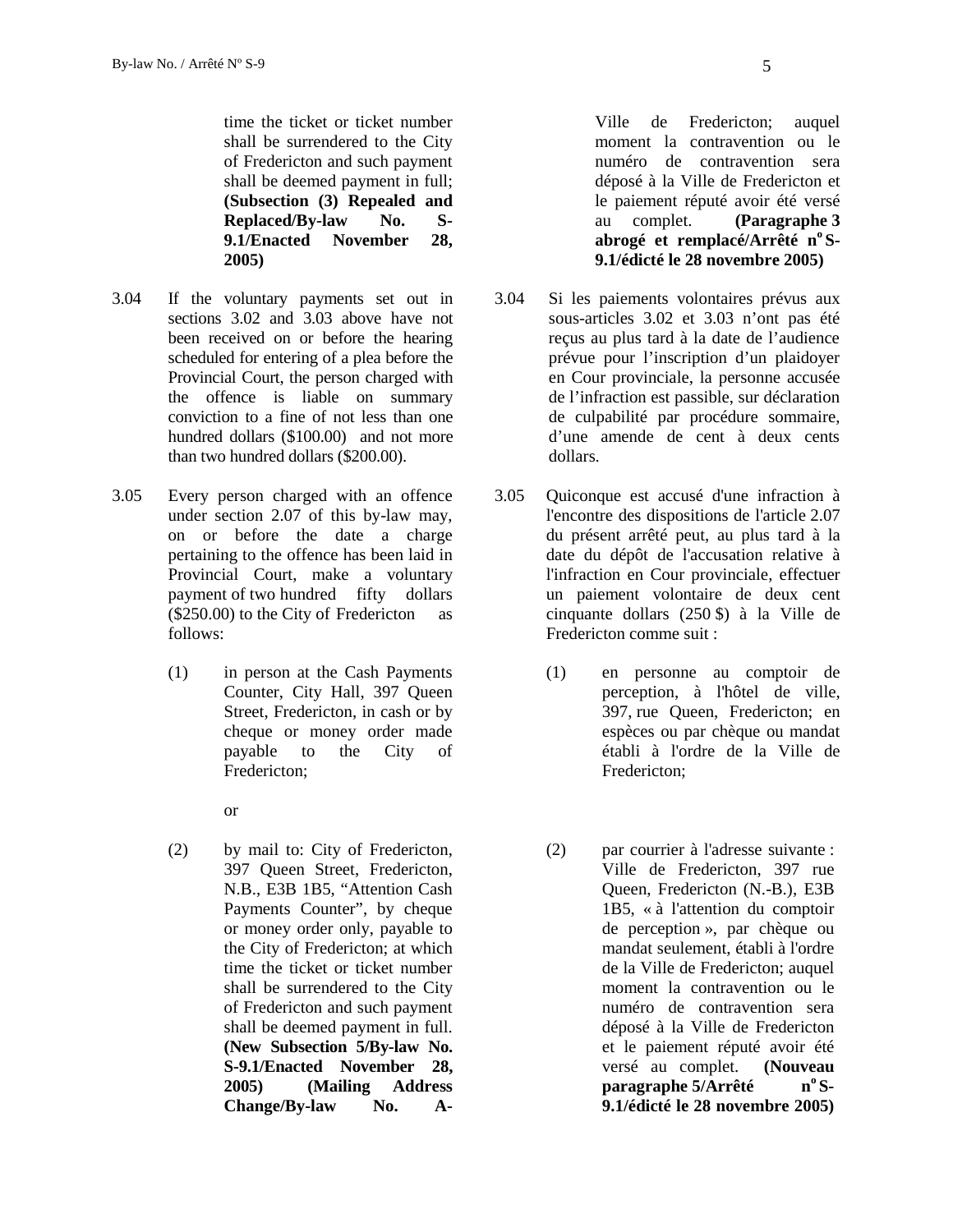- 3.06 If the voluntary payment set out in section 3.05 has not been received on or before the date a charge pertaining to the offence has been laid in Provincial Court, the person charged with the offence may make a voluntary payment of two hundred seventy five dollars (\$275.00) as follows:
	- (1) in person at the Cash Payments Counter, City Hall, 397 Queen Street, Fredericton, in cash or by cheque or money order made payable to the City of Fredericton;

or

- (2) by mail to: City of Fredericton, P.O. Box 130, Fredericton, N.B., E3B 4Y7, "Attention Cash Payments Counter", by cheque or money order only, payable to the City of Fredericton; at which time the ticket or ticket number shall be surrendered to the City of Fredericton and such payment shall be deemed payment in full. **(New Subsection 6/By-law No. S-9/Enacted November 28, 2005)**
- 3.07 If the voluntary payments set out in sections 3.05 and 3.06 above have not been received on or before the hearing scheduled for entering of a plea before the Provincial Court, the person charged with the offence is liable on summary conviction to a fine of not less than three hundred dollars (\$300.00) and not more than five hundred dollars (\$500.00). **(New Subsection 7/By-law No. S- 9/Enacted November 28, 2005)**

## **17/Enacted April 25, 2016) (Change d'address postale/Arrêté n<sup>o</sup> A-17/édicté le 25 avril 2016)**

- Si le paiement volontaire prévu à l'article 3.05, n'a pas été reçu au plus tard à la date du dépôt de l'accusation relative à l'infraction en Cour provinciale, la personne accusée de l'infraction peut effectuer un paiement volontaire de deux cent soixante-quinze dollars (275 \$) comme suit :
	- (1) en personne au comptoir de perception, à l'hôtel de ville, 397, rue Queen, Fredericton; en espèces ou par chèque ou mandat établi à l'ordre de la Ville de Fredericton;
	- (2) par courrier à l'adresse suivante : Ville de Fredericton, C.P. 130, Fredericton (N.-B.), E3B 4Y7, « à l'attention du comptoir de perception », par chèque ou mandat seulement, établi à l'ordre de la Ville de Fredericton; auquel moment la contravention ou le numéro de contravention sera déposé à la Ville de Fredericton et le paiement réputé avoir été versé au complet. **(Nouveau paragraphe 6/Arrêté n<sup>o</sup> S- 9.1/édicté le 28 novembre 2005)**
- Si le paiement volontaire, tel qu'il est mentionné aux articles 3.05 et 3.06 ci dessus, n'a pas été reçu au plus tard à la date d'audience prévue pour l'inscription d'un plaidoyer devant la Cour provinciale, la personne accusée de l'infraction est passible, par procédure sommaire, d'une amende minimale de trois cents dollars (300 \$), qui ne peut dépasser cinq cents dollars (500 \$). **(Nouveau paragraphe 7/Arrêté n<sup>o</sup> S-9.1/édicté le 28 novembre 2005)**